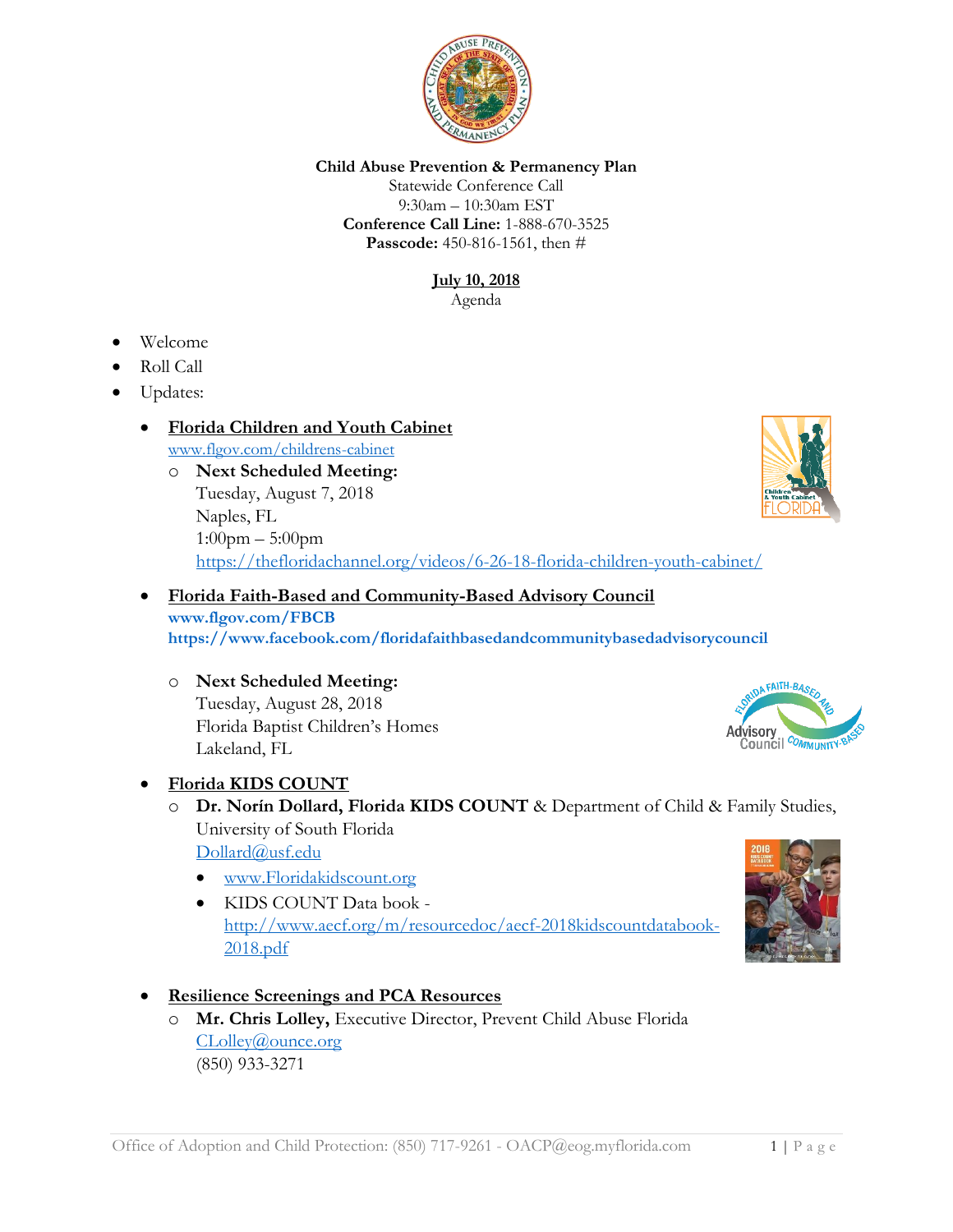

### **Child Abuse Prevention & Permanency Plan**

Statewide Conference Call 9:30am – 10:30am EST **Conference Call Line:** 1-888-670-3525 **Passcode:** 450-816-1561, then #

# **July 10, 2018**

Agenda

- **Resilience: The Biology of Stress and the Science of Hope** <https://www.youtube.com/watch?v=We2BqmjHN0k&t=11s>
- If you would like to schedule a screening please email  $CLolley@ounce.org$
- o **Summer Safety Topics:**
	- **Water Safety**
		- [https://www.facebook.com/PreventChildAbuseFlorida/videos/1015724136756](https://www.facebook.com/PreventChildAbuseFlorida/videos/10157241367564796/?hc_ref=ARS9BqL5WoVNOoA-uQJvEHluuKCTvvx3dIgYeHkd2koDLtGeKBreqYJt5cGi4dl_iTA) [4796/?hc\\_ref=ARS9BqL5WoVNOoA-](https://www.facebook.com/PreventChildAbuseFlorida/videos/10157241367564796/?hc_ref=ARS9BqL5WoVNOoA-uQJvEHluuKCTvvx3dIgYeHkd2koDLtGeKBreqYJt5cGi4dl_iTA)
		- [uQJvEHluuKCTvvx3dIgYeHkd2koDLtGeKBreqYJt5cGi4dl\\_iTA](https://www.facebook.com/PreventChildAbuseFlorida/videos/10157241367564796/?hc_ref=ARS9BqL5WoVNOoA-uQJvEHluuKCTvvx3dIgYeHkd2koDLtGeKBreqYJt5cGi4dl_iTA)
		- <http://www.myflfamilies.com/service-programs/child-welfare/water-safety>
	- **Hot Cars** [http://www.myflfamilies.com/press-release/high-temps-mean-hot-cars](http://www.myflfamilies.com/press-release/high-temps-mean-hot-cars-time-look-you-lock)[time-look-you-lock](http://www.myflfamilies.com/press-release/high-temps-mean-hot-cars-time-look-you-lock)
	- **Safe Sleep**

# • **Events and Activities**

- o **Webinars**
	- Achieving Systems Change in Collective Impact
		- Tuesday, July 10,  $2018 3:00$ pm  $4:00$ pm EST
		- [https://register.gotowebinar.com/register/7265647994894592771?utm\\_source=](https://register.gotowebinar.com/register/7265647994894592771?utm_source=newsletter&utm_medium=email&utm_content=Achieving%20Systems%20Change%20in%20Collective%20Impact&utm_campaign=CIF2018VCSystemsInvite) [newsletter&utm\\_medium=email&utm\\_content=Achieving%20Systems%20Cha](https://register.gotowebinar.com/register/7265647994894592771?utm_source=newsletter&utm_medium=email&utm_content=Achieving%20Systems%20Change%20in%20Collective%20Impact&utm_campaign=CIF2018VCSystemsInvite) [nge%20in%20Collective%20Impact&utm\\_campaign=CIF2018VCSystemsInvite](https://register.gotowebinar.com/register/7265647994894592771?utm_source=newsletter&utm_medium=email&utm_content=Achieving%20Systems%20Change%20in%20Collective%20Impact&utm_campaign=CIF2018VCSystemsInvite)
	- Building Leadership Capacity for Collective Impact
		- Tuesday, July 17, 2018 3:00pm EST
		- [https://register.gotowebinar.com/register/1518753604095486211?utm\\_source=](https://register.gotowebinar.com/register/1518753604095486211?utm_source=newsletter&utm_medium=email&utm_content=Building%20Leadership%20Capacity%20for%20Collective%20Impact&utm_campaign=CIF2018VCLeadershipJune2018) [newsletter&utm\\_medium=email&utm\\_content=Building%20Leadership%20Ca](https://register.gotowebinar.com/register/1518753604095486211?utm_source=newsletter&utm_medium=email&utm_content=Building%20Leadership%20Capacity%20for%20Collective%20Impact&utm_campaign=CIF2018VCLeadershipJune2018) [pacity%20for%20Collective%20Impact&utm\\_campaign=CIF2018VCLeadership](https://register.gotowebinar.com/register/1518753604095486211?utm_source=newsletter&utm_medium=email&utm_content=Building%20Leadership%20Capacity%20for%20Collective%20Impact&utm_campaign=CIF2018VCLeadershipJune2018) [June2018](https://register.gotowebinar.com/register/1518753604095486211?utm_source=newsletter&utm_medium=email&utm_content=Building%20Leadership%20Capacity%20for%20Collective%20Impact&utm_campaign=CIF2018VCLeadershipJune2018)
	- Universal Outreach & Family First Presentation
		- Thursday, August  $16 1:00$ pm  $2:00$ pm EST
		- <https://global.gotomeeting.com/join/391482869>
		- United States: +1 (312) 757-3121 Access Code: 391-482-869